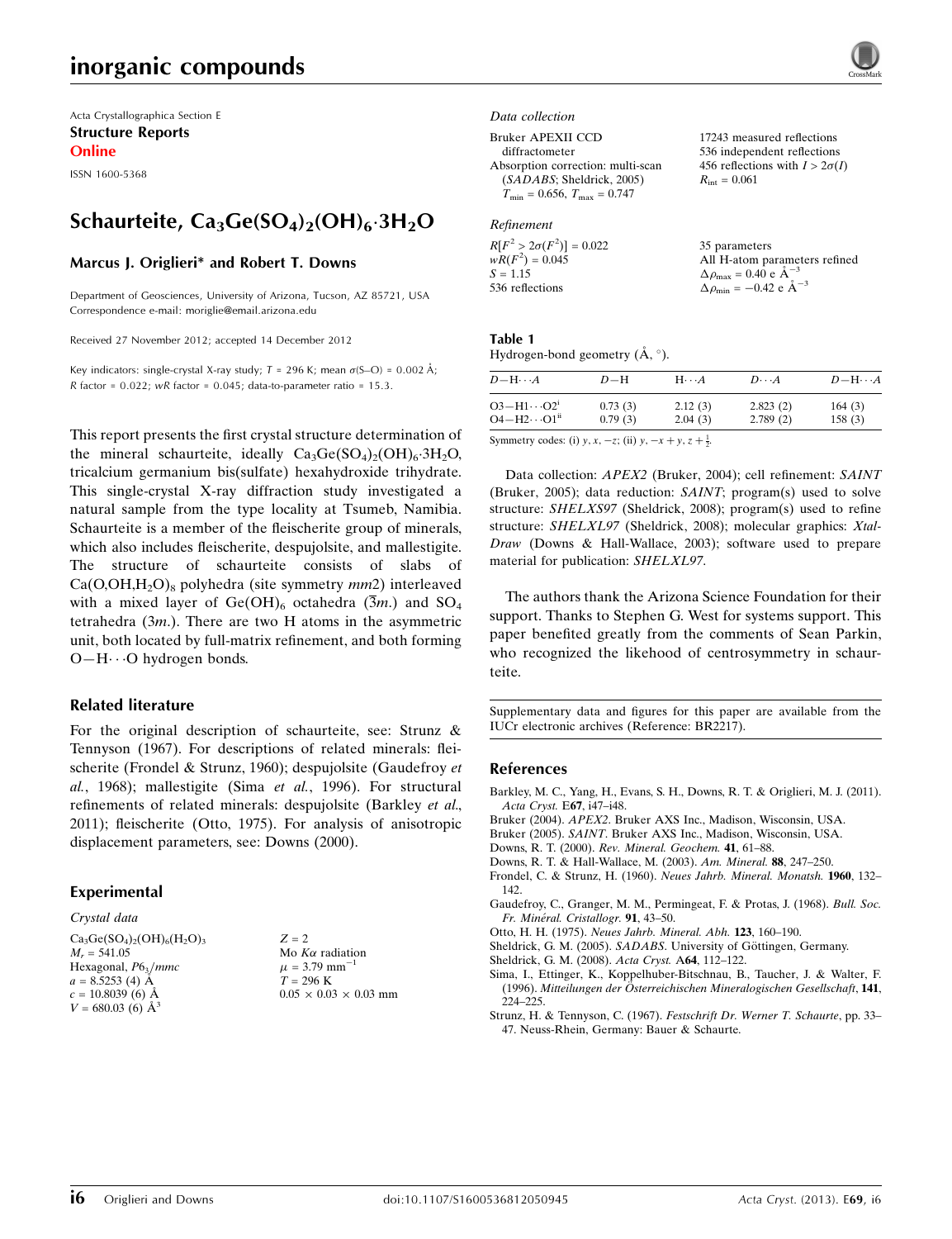# **supporting information**

*Acta Cryst.* (2013). E**69**, i6 [doi:10.1107/S1600536812050945]

## **Schaurteite, Ca3Ge(SO4)2(OH)6·3H2O**

## **Marcus J. Origlieri and Robert T. Downs**

#### **S1. Comment**

Schaurteite,  $Ca_3Ge(SO_4)_2(OH)_6.3H_2O$ , is a rare germanium mineral found in oxidized germanite ores at the Tsumeb Corporation mine, Tsumeb, Namibia (Strunz & Tennyson, 1967). Schaurteite belongs to the fleischerite group of isotypic minerals, along with mallestigite, Pb<sub>3</sub>Sb(SO<sub>4</sub>)(AsO<sub>4</sub>)(OH)<sub>6</sub>.3H<sub>2</sub>O (Sima *et al.* 1996), despujolsite,  $Ca<sub>3</sub>Mn<sup>4+</sup>(SO<sub>4</sub>)<sub>2</sub>(OH)<sub>6</sub>.3H<sub>2</sub>O$  (Gaudefroy *et al.* 1968), and fleischerite, Pb<sub>3</sub>Ge(SO<sub>4</sub>)<sub>2</sub>(OH)<sub>6</sub>.3H<sub>2</sub>O (Frondel & Strunz, 1960). Of these four minerals, only despujolsite (Barkley *et al.* 2011) and synthetic fleischerite (Otto, 1975) have reported structures. This study represents the first structural report for schaurteite.

The crystal structure of schaurteite consists of slabs of  $Ca(OH)<sub>4</sub>O<sub>2</sub>(H<sub>2</sub>O)<sub>2</sub>$  polyhedra (*mm.* symmetry), interconnected by mixed layers of Ge(OH)<sub>6</sub> octahedra (3*m*. symmetry) and SO<sub>4</sub> tetrahedra (3*m*. symmetry) (Figures 1,2). The mean Ca—O, Ge—O, and S—O bond lengths are 2.487 Å, 1.895 Å, and 1.468 Å, respectively. There are two separate hydrogen atoms, H1 bonded to the O3 atom coordinating Ge, and H2 bonded to the O4 atom (*mm*. symmetry) which generates an H<sub>2</sub>O molecule. Both H atoms form hydrogen bonds, O3—H1···O2 and O4—H2···O1 (Figure 3), mimicking those seen in despujolsite (Barkley *et al.* 2011).

In the original description of schaurteite, Strunz and Tennyson (1967) noted systematic absences in X-ray photographs consistent with three different space groups:  $P6\sqrt{mnc}$ ,  $P6\sqrt{mc}$ , and  $P\overline{6}2c$ . Supposing an isostructural relationship with despujolsite (Barkley *et al.* 2011), this study initially refined schaurteite in space group *P*62*c* with a favorable *R*obs of 0.0251 for 45 parameters. Despite the relatively low *R* factor, the positional parameters for H2 did not converge, and a twin model showed a racemic component of 47%, indicating centrosymmetry in the structure. In space group  $P6_3/mmc$ , the structural refinement converged rapidly for all atomic coordinates including those for H, and  $R_{obs}$  dropped to .0219 for 35 parameters. Consequently, this study proposes  $P6\sqrt{m}mc$  symmetry for schaurteite, in contrast to  $P\overline{6}2c$  symmetry reported for both fleischerite (Otto, 1975) and despujolsite (Barkley *et al.* 2011). Curiously, schaurteite,  $Ca_3Ge(SO_4)_2(OH)_6.3H_2O$ , and fleischerite,  $Pb_3Ge(SO_4)_2(OH)_6.3H_2O$ , are both single locality mineral species occurring at the same deposit, notably lacking significant solid solution between Pb and Ca in their reported analyses (Strunz and Tennyson, 1967; this study; Frondel and Strunz, 1960). If unbonded lone pair electrons belonging to Pb in fleischerite disrupt the centrosymmetry seen in schaurteite, this would explain an ostensibly limited solid solution between fleischerite and schaurteite.

Previous studies of fleischerite group minerals noted relatively large displacement parameters for O atoms in the SO<sub>4</sub> tetrahedron. For this reason, Otto (1975) proposed a split site for the O1 atom in the structure of synthetic fleischerite. When Barkley *et al.* (2011) reported the structure of the isotypic Mn<sup>4+</sup> analog despujolsite, they also noted large displacement parameters for O1. However, Barkley *et al.* (2011) proposed a single O1 site for despujolsite after an analysis of the displacement parameters demonstrated that the  $SO<sub>4</sub>$  group behaves as a rigid body with significant translation (0.72 Å) and libration (7.95°). Using translation-libration-screw motion (TLS) modelling software (Downs, 2000), the SO4 group in schaurteite similarly shows rigid body behavior with 0.73 Å of translation and 7.97° of libration.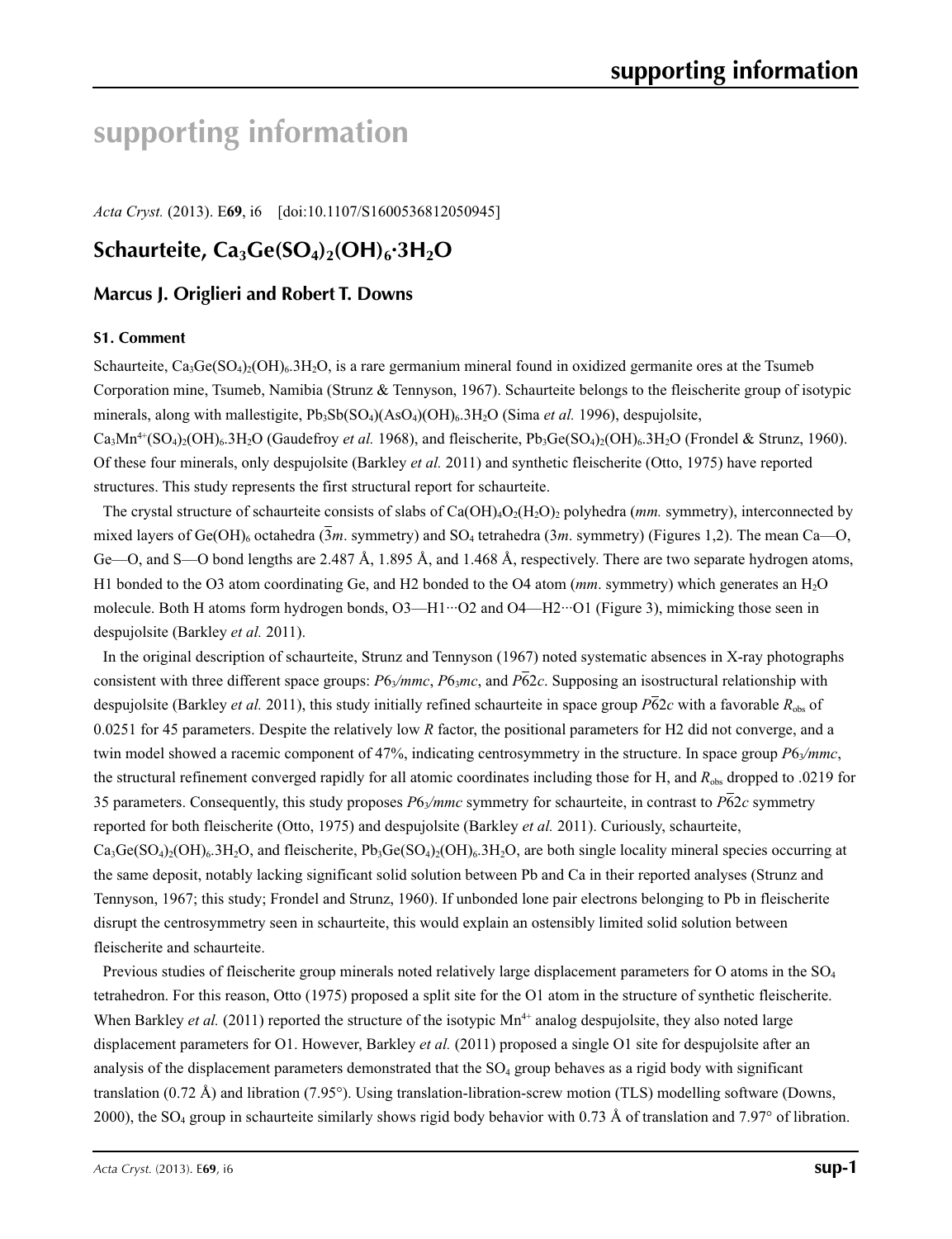Consequently, this study proposes a single O1 atom model for schaurteite (Figure 4).

#### **S2. Experimental**

The schaurteite specimen used in this study came from the Tsumeb Corporation mine, Tsumeb, Otavi Mountains, Namibia and remains on deposition (sample R120104) with the RRUFF project (http://www.rruff.info). Schaurteite forms colorless fibrous crystals in a matrix of quartz, calcite, and germanite.

Chemical analyses were performed on a Cameca SX-100 electron microprobe at the Lunar and Planetary Laboratory, University of Arizona. The electron microprobe sample and the single-crystal fragment came from the same parent sample. Like despujolsite (Barkley *et al.* 2011), schaurteite was fugitive under the electron beam, leading to the choice of the following operating conditions: 20 kV exciting voltage, 6 nA operating current, and a spot size of 5 microns. The average of 13 analyses gave GeO<sub>2</sub> 17.97%, CaO 30.41%, and SO<sub>3</sub> 29.22%. Normalizing to 17 O atoms (which includes 6 moles H<sub>2</sub>O per formula unit), the combined empirical and structural chemical formula becomes  $Ca_{3.01}Ge_{0.95}(S_{2.03}O_8)$ (OH)6.3H2O. Further details of the electron microprobe analysis and formula calculations are available on the RRUFF web site (http://www.rruff.info/R120104).

#### **S3. Refinement**

To model possible variable occupancy of cations, site occupancies were allowed to vary without restraints. The results justified a model with full occupancies of Ca, Ge, and S, corroborated by electron microprobe data showing only these elements (with  $Z > 8$ ). Two hydrogen atom positions were refined without restraints, both with reasonable isotropic displacement parameters.



#### **Figure 1**

Polyhedral view of the schaurteite structure down [100], with slabs of light blue Ca(OH)<sub>4</sub>O<sub>2</sub>(H<sub>2</sub>O)<sub>2</sub> polyhedra, interleaved with a mixed layer of green  $Ge(OH)_{6}$  octahedra and yellow  $SO_{4}$  tetrahedra. Unit cell outline shown in black.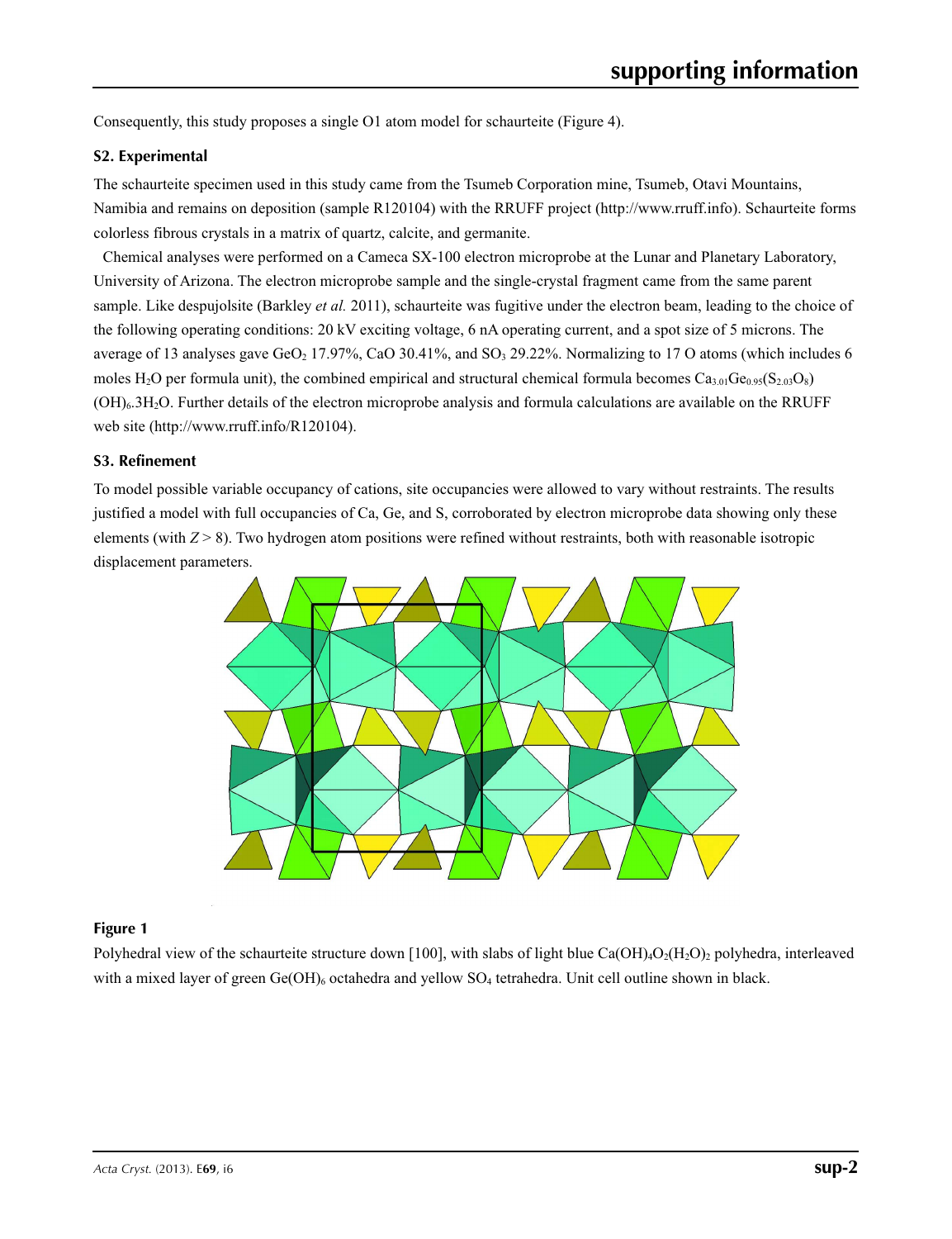

### **Figure 2**

Polyhedral view of the schaurteite structure down [001], showing a single layer of light blue Ca(OH)<sub>4</sub>O<sub>2</sub>(H<sub>2</sub>O)<sub>2</sub> polyhedra, a single mixed layer of green Ge(OH)<sub>6</sub> octahedra and yellow SO<sub>4</sub> tetrahedra, and dark blue H atoms in both layers.



#### **Figure 3**

Hydrogen bonding in schaurteite, showing O4—H2···O1 at 2.04 Å and O3—H1···O2 at 2.12 Å.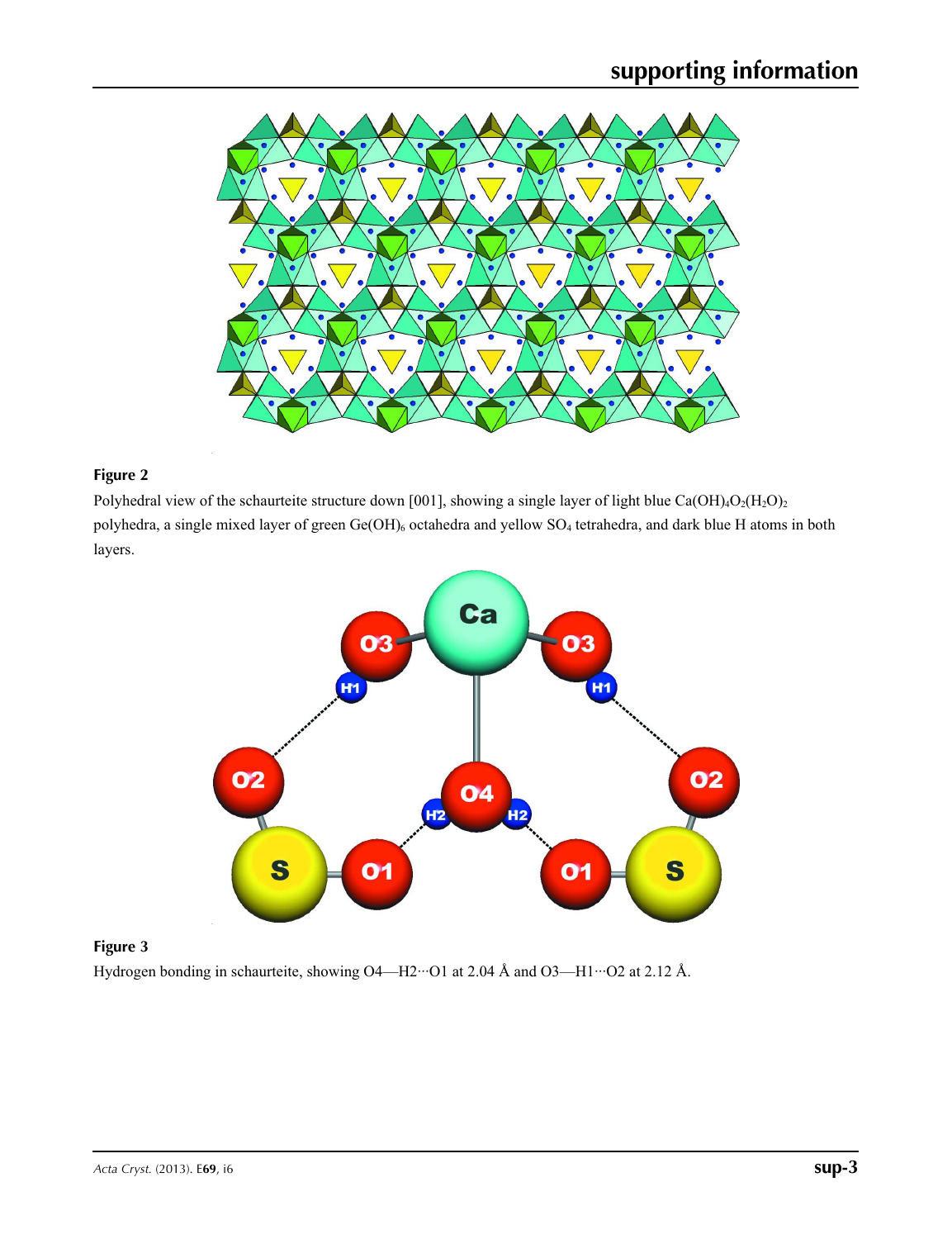

#### **Figure 4**

Ellipsoidal view of the schaurteite structure down [001], showing red O atoms, yellow S atoms, green Ge atoms, and light blue Ca atoms. Unit cell outline shown in black. The large circular ellipsoid at [2/3,1/3,*z*] represents the O1 atom (3 m. symmetry), which forms the apex of a rigid  $SO_4$  tetrahedron with significant translation (0.73 Å) and libration (7.97°).

#### **Tricalcium germanium bis(sulfate) hexahydroxide trihydrate**

*Crystal data*

 $Ca<sub>3</sub>Ge(SO<sub>4</sub>)<sub>2</sub>(OH)<sub>6</sub>(H<sub>2</sub>O)<sub>3</sub>$  $M_r = 541.05$ Hexagonal, *P*63/*mmc* Hall symbol: -P 6c 2c  $a = 8.5253$  (4) Å  $c = 10.8039$  (6) Å  $V = 680.03$  (6) Å<sup>3</sup>  $Z = 2$  $F(000) = 544$ 

#### *Data collection*

Bruker APEXII CCD diffractometer Radiation source: fine-focus sealed tube Graphite monochromator *φ* and *ω* scans Absorption correction: multi-scan (*SADABS*; Sheldrick, 2005)  $T_{\text{min}} = 0.656$ ,  $T_{\text{max}} = 0.747$ 

### *Refinement*

Refinement on *F*<sup>2</sup> Least-squares matrix: full *R*[ $F^2 > 2\sigma(F^2)$ ] = 0.022  $wR(F^2) = 0.045$ 

 $D_x = 2.642$  Mg m<sup>-3</sup> Mo *Kα* radiation,  $\lambda = 0.71073$  Å Cell parameters from 2603 reflections  $\theta$  = 2.8–28.0°  $\mu$  = 3.79 mm<sup>-1</sup>  $T = 296$  K Hexagonal prism section, colourless  $0.05 \times 0.03 \times 0.03$  mm

17243 measured reflections 536 independent reflections 456 reflections with  $I > 2\sigma(I)$  $R_{\text{int}} = 0.061$  $\theta_{\text{max}} = 33.1^{\circ}, \theta_{\text{min}} = 2.8^{\circ}$  $h = -10 \rightarrow 13$  $k = -13 \rightarrow 13$ *l* = −16→16

 $S = 1.15$ 536 reflections 35 parameters 0 restraints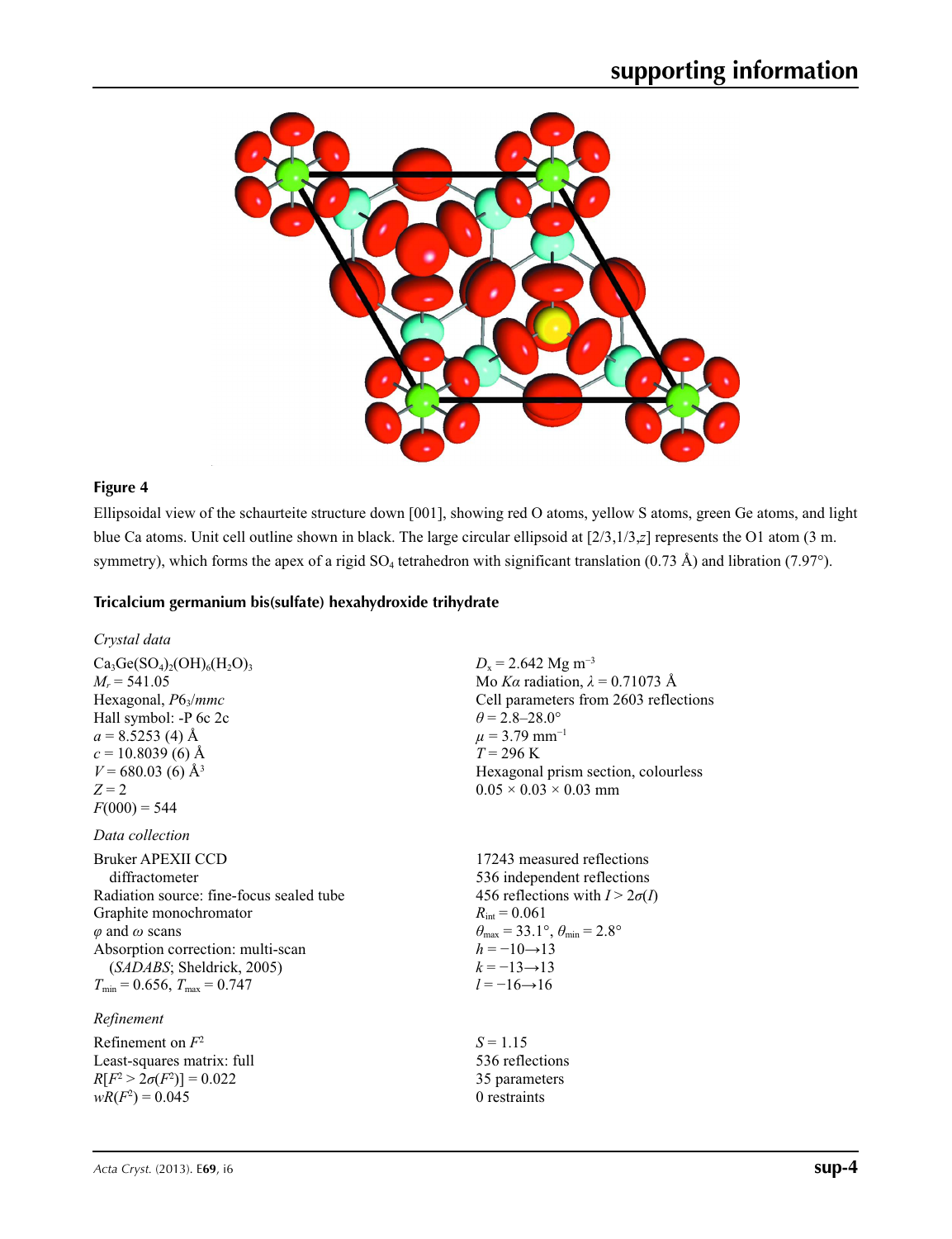| Primary atom site location: structure-invariant  | $w = 1/[\sigma^2(F_0^2) + (0.0131P)^2 + 0.5886P]$  |
|--------------------------------------------------|----------------------------------------------------|
| direct methods                                   | where $P = (F_o^2 + 2F_c^2)/3$                     |
| Secondary atom site location: difference Fourier | $(\Delta/\sigma)_{\text{max}}$ < 0.001             |
| map                                              | $\Delta \rho_{\text{max}} = 0.40 \text{ e A}^{-3}$ |
| Hydrogen site location: difference Fourier map   | $\Delta \rho_{\rm min} = -0.42 \text{ e A}^{-3}$   |
| All H-atom parameters refined                    |                                                    |

#### *Special details*

**Geometry**. All esds (except the esd in the dihedral angle between two l.s. planes) are estimated using the full covariance matrix. The cell esds are taken into account individually in the estimation of esds in distances, angles and torsion angles; correlations between esds in cell parameters are only used when they are defined by crystal symmetry. An approximate (isotropic) treatment of cell esds is used for estimating esds involving l.s. planes.

**Refinement**. Refinement of  $F^2$  against ALL reflections. The weighted *R*-factor  $wR$  and goodness of fit *S* are based on  $F^2$ , conventional *R*-factors *R* are based on *F*, with *F* set to zero for negative  $F^2$ . The threshold expression of  $F^2 > \sigma(F^2)$  is used only for calculating *R*-factors(gt) *etc*. and is not relevant to the choice of reflections for refinement. *R*-factors based on *F*<sup>2</sup> are statistically about twice as large as those based on *F*, and *R*- factors based on ALL data will be even larger.

*Fractional atomic coordinates and isotropic or equivalent isotropic displacement parameters (Å2 )*

|                | $\mathcal{X}$ | v           | $\boldsymbol{z}$ | $U_{\rm iso}$ */ $U_{\rm eq}$ |  |
|----------------|---------------|-------------|------------------|-------------------------------|--|
| Ge             | 0.0000        | 0.0000      | 0.0000           | 0.00762(11)                   |  |
| Ca             | 0.30387(8)    | 0.15193(4)  | 0.2500           | 0.01107(12)                   |  |
| S              | 0.3333        | 0.6667      | 0.52599(7)       | 0.00963(16)                   |  |
| O <sub>1</sub> | 0.3333        | 0.6667      | 0.1106(2)        | 0.0167(5)                     |  |
| O <sub>2</sub> | 0.4786(2)     | 0.23930(11) | 0.06925(14)      | 0.0190(3)                     |  |
| O <sub>3</sub> | 0.10006(10)   | 0.2001(2)   | 0.10982(13)      | 0.0106(3)                     |  |
| O4             | 0.50772(16)   | 0.49228(16) | 0.7500           | 0.0190(5)                     |  |
| H1             | 0.142(2)      | 0.284(4)    | 0.075(2)         | $0.028(8)$ *                  |  |
| H2             | 0.543(2)      | 0.457(2)    | 0.695(3)         | $0.051(11)^*$                 |  |

*Atomic displacement parameters (Å2 )*

|                | $I^{11}$    | I/22        | $I^{\beta 3}$ | $I^{12}$    | $I^{13}$     | $L^{23}$     |
|----------------|-------------|-------------|---------------|-------------|--------------|--------------|
| Ge             | 0.00878(15) | 0.00878(15) | 0.0053(2)     | 0.00439(7)  | 0.000        | 0.000        |
| Ca             | 0.0098(3)   | 0.0131(2)   | 0.0091(2)     | 0.00491(13) | 0.000        | 0.000        |
| <sub>S</sub>   | 0.0108(2)   | 0.0108(2)   | 0.0073(3)     | 0.00538(11) | 0.000        | 0.000        |
| O <sub>1</sub> | 0.0217(9)   | 0.0217(9)   | 0.0067(11)    | 0.0109(4)   | 0.000        | 0.000        |
| O <sub>2</sub> | 0.0114(7)   | 0.0243(7)   | 0.0169(7)     | 0.0057(4)   | 0.0039(6)    | 0.0020(3)    |
| O <sub>3</sub> | 0.0131(5)   | 0.0086(7)   | 0.0087(6)     | 0.0043(3)   | $-0.0004(3)$ | $-0.0008(5)$ |
| O4             | 0.0239(9)   | 0.0239(9)   | 0.0143(10)    | 0.0158(10)  | 0.000        | 0.000        |
|                |             |             |               |             |              |              |

*Geometric parameters (Å, º)*

| $Ge$ — $O3$                | 1.8949(14) | $Ca$ — $O3$ <sup>iii</sup>  | 2.4890(9)  |
|----------------------------|------------|-----------------------------|------------|
| $Ge$ — $O3i$               | 1.8949(14) | $Ca$ — $O3$ <sup>vii</sup>  | 2.4890(9)  |
| $Ge$ — $O3$ <sup>ii</sup>  | 1.8949(14) | $Ca$ — $O4$ <sup>viii</sup> | 2.6284(12) |
| $Ge$ — $O3$ <sup>iii</sup> | 1.8949(14) | $Ca$ - $O4^{ix}$            | 2.6284(12) |
| $Ge$ — $O3^{\text{iv}}$    | 1.8949(14) | $S - Q^x$                   | 1.4651(16) |
| $Ge$ — $O3^v$              | 1.8949(14) | $S - Q^{xi}$                | 1.4651(16) |
| $Ca$ — $O2$                | 2.3404(15) | $S - Q^{\text{xii}}$        | 1.4651(16) |
|                            |            |                             |            |